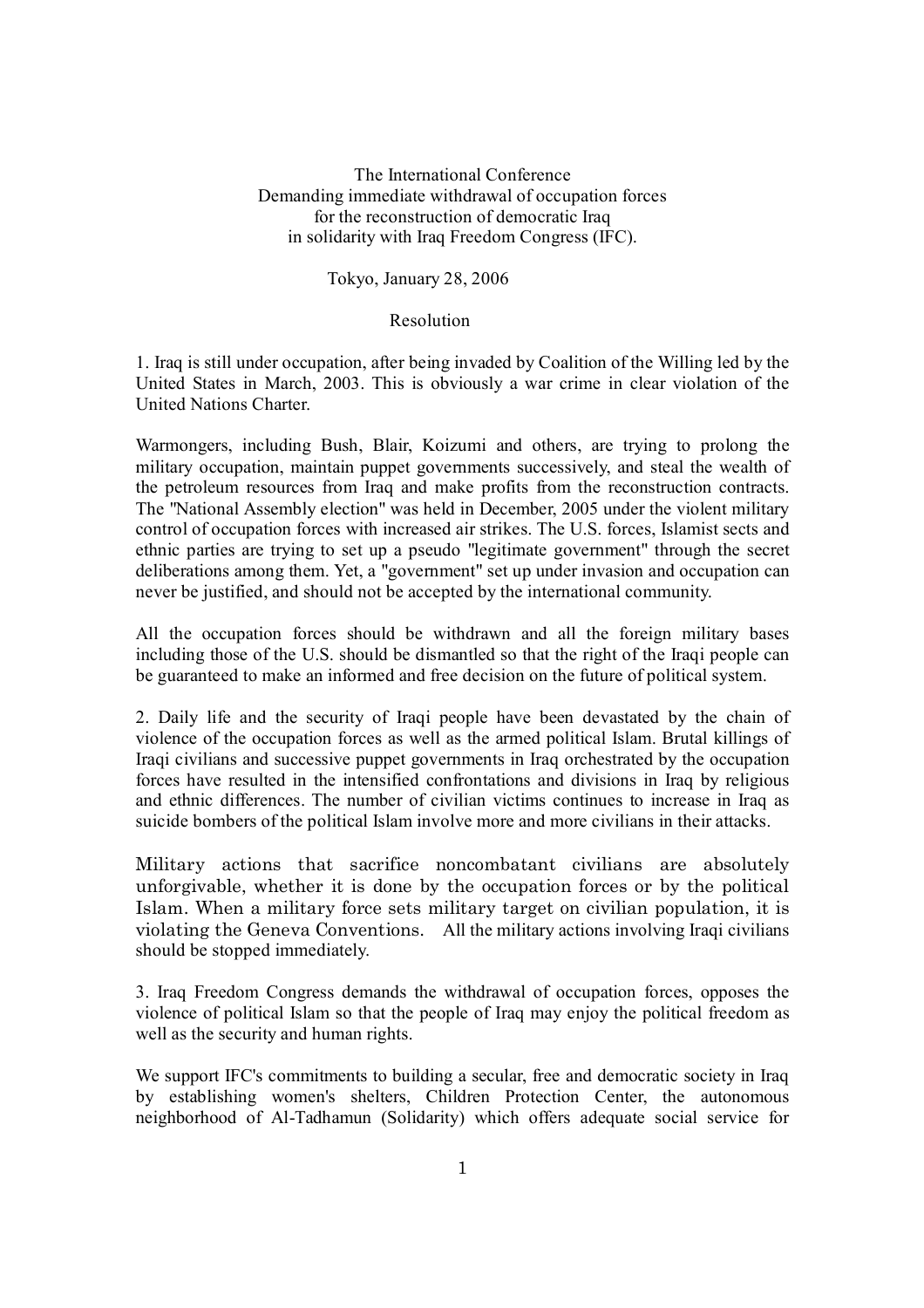residents who live together in peace and safety by self-governance across the ethnic and religious boundaries, as well as promoting workers' rights in trade union activities. The progress of Iraq Freedom Congress is the hope of all the people of the world who are against wars and want to create lasting peace.

4. International solidarity is the power that could end the occupation, severing the vicious cycle of violence in Iraq. The peace power prevails on the global scale making continuous efforts to end the occupation of Iraq. In every corner of the world, people are struggling to eliminate military bases and military forces of any kind from their own countries and areas, as well as to practice non-cooperation with a war. The international solidarity of the people can undermine the foundation of the war mechanism.

5. We call for the peace power of the world to get united and join the actions as specified below:

(1) On March 18th and 19th, 2006, the 3rd anniversary of the Iraq war, and on September 24, have internationally coordinated actions to demand the end of occupation of Iraq.

(2) On March 8th, the International Women's Day, have internationally coordinated actions in solidarity with the Organization of Women's Freedom in Iraq.

(3) Participate in the first IFC annual general conference this year and make it successful by international solidarity.

(4) Inform the world about the activities of IFC and call on people to form IFC branches, or IFC solidarity committees all over the world, according to specific situations in each country.

(5) By grading up IFC international web site, distribute the information widely about the activities of organizations associated with IFC including the autonomous neighborhood of Al-Tadhamun, Children Protection Center in Iraq, the Organization of Women's Freedom in Iraq, Federation of Workers Councils and Unions in Iraq, etc., and explore the possible ways of substantial support for them on the grass-roots level.

(6) Support movements of IFC to establish secular, democratic, egalitarian, non-religious, non-ethnic government in Iraq.

(7) Launch a campaign to support those soldiers and defectors who refuse to be deployed in Iraq at the international level.

(8) Spread internationally coordinated anti-war cultural movements in Iraq and around the globe to promote peace in the local communities.

Samir Adil Iraq Freedom Congress (IFC) - Iraq Azad Ahmed Children Protection Center- Iraq